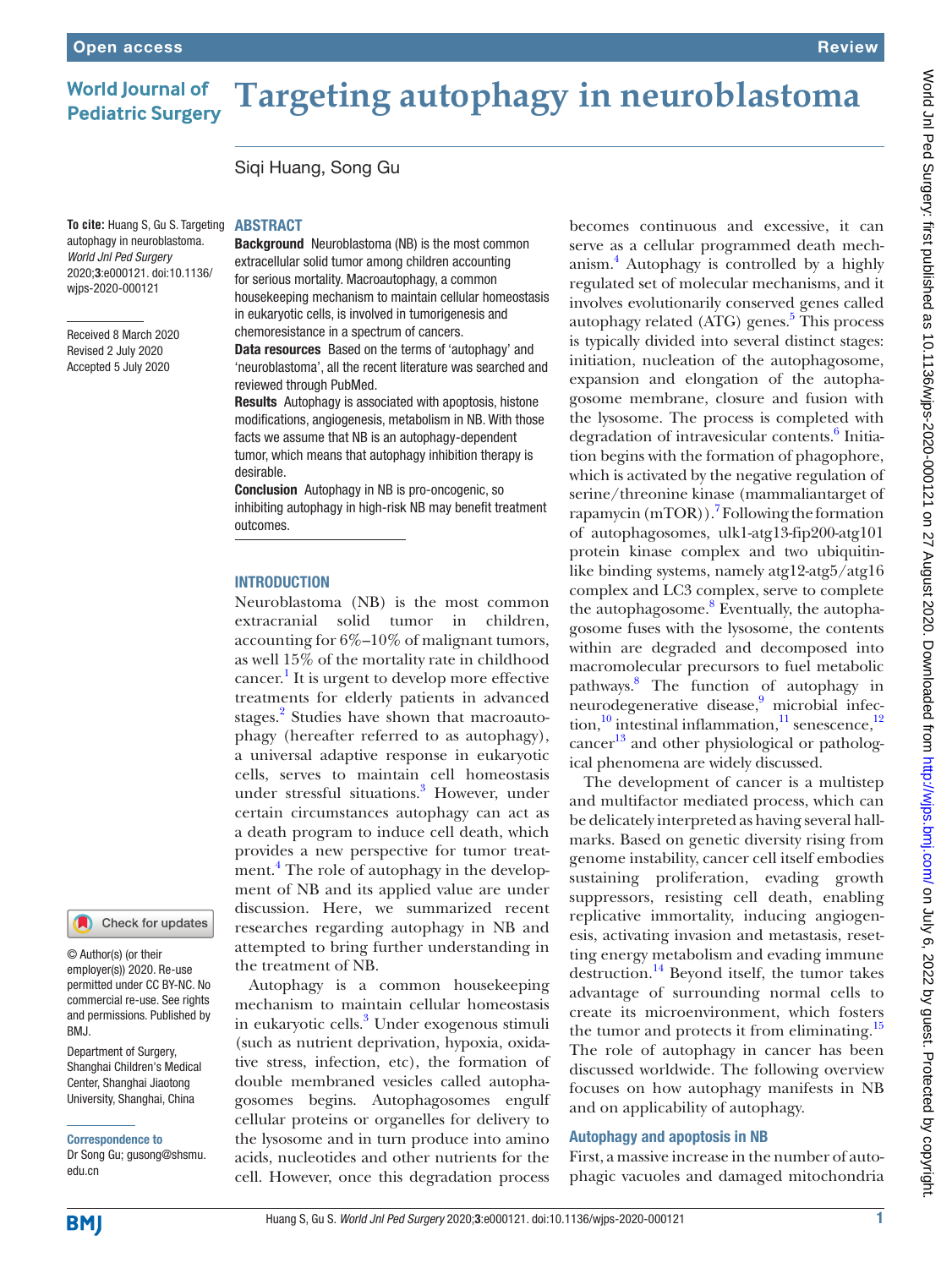were found in aggressive human NBs associated with proliferation rate and *MYCN* gene amplification.<sup>16</sup> As for the activation of autophagy in NB, it can be attributed to several upstream signals. For example, β2-adrenergic receptor is significantly increased in clinical samples of NB and is responsible for NB cell growth via autophagy.<sup>[17](#page-2-16)</sup> Under these scenarios, autophagy acts as a survival mechanism and targeting related genes or the process itself seems reasonable. For instance, miR- $34a19^{18}$  and miR-20a-5p $^{19}$  could inhibit autophagy through targeting specific ATG genes resulting in suppressed proliferation and apoptosis in NB. Inhibition of unc-51 like autophagy kinase 1 (ULK1), an essential autophagy kinase, with SBI-0206965 or a dominant-negative mutant of ULK1 could reduce growth and metastasis in NB cell and xenograft tumors.<sup>20</sup> Pharmacological inhibition of autophagy with 3–methyladenine also could reduce tumor growth.<sup>1</sup>

Other than this, autophagy is associated with chemoresistance in NB. Anaplastic lymphoma kinase (ALK) inhibitor entrectinib induces apoptosis and autophagy in NB cells. Abrogation of autophagy by chloroquine (CQ) significantly increases the toxicity of entrectinib. $^{21}$  Ginsenoside compound  $K^{22}$  genistein,<sup>23</sup> GANT-61<sup>24</sup> and radia- $\frac{1}{25}$  $\frac{1}{25}$  $\frac{1}{25}$  exert similar effects towards NB cells for inhibiting autophagy augments apoptosis. However, opposing effects of autophagy on the ability of tumor cells to undergo apoptosis were found, and the underlying mechanisms were uncertain and poorly understood. $26$ AZD8055, a potent dual mTORC1-mTORC2 inhibitor, effectively inhibites cell growth and induceds autophagy and apoptosis in NB cells, $27$  so are rapamycin<sup>28</sup> and onconase.[23](#page-2-22) The effects of autophagy in those contexts need to be further determined.

#### Autophagy and histone modification in NB

Abnormal DNA methylation in cancer cells always leads to aberrant genetic expression patterns.<sup>29</sup> In NB, the DNA methylation of CASP8,<sup>30</sup> RASSF1A,<sup>31</sup> HIST1H3C and GNAS is most described and associated with risk factors, such as *MYCN* amplification, age at diagnosis, tumor stage and survival rate. $32\text{ G}9a$  $32\text{ G}9a$  is a methyl-transferase of histone H3K9. The Xiaoxue Ke team exposed NB cells to the G9a inhibitor BIX01294, which could block the proliferation of cells and induce autophagy in cells. $33$  However, the role of autophagy in this circumstance needs to be further determined.

Inhibition of histone deacetylases (HDACs) by HDAC inhibitors (HDACis) could induce antitumor effects, including cell-cycle arrest, differentiation, and apoptosis, in a broad spectrum of solid tumors, especially in high-risk embryonal tumors. $34$  HDAC10 is overexpressed in patients with high-risk NB and correlated with poor overall survival. HDAC10 protects cancer cells from cytotoxic agents by inducing autophagy.[35](#page-3-11) No matter targeting HDAC10 or autophagy, it seems reasonable to improve treatment response. HDAC6 inhibitor C1A has been evaluated as an autophagy inhibitor, and Mycpositive NB shows marked cell growth inhibition in

response to C1A via autophagy pathways.<sup>36</sup> Tichostatin A, HDACi decreases cell viability in NB cells via G2/M- phase arrest, apoptosis and autophagy. Autophagy induction accompanies apoptosis in *MYCN*-positive NB cells, while autophagy precedes apoptosis and acts as a protective mechanism in *MYCN*-negative cells.<sup>34</sup>

#### Autophagy and angiogenesis in NB

NB is characterized by abundant vascularization leading to rapid metastasis, and angiogenesis plays a vital role in its progression. $37$  In this case  $38$  an increased expression of gastrin-releasing peptide (GRP) and its receptor is found in NB. Inhibition of GRP receptor using short hairpin RNAs (shRNA) or a specific antagonist, RC-3095, enhances autophagy-mediated degradation of GRP and subsequent inhibition of angiogenesis in  $NB$ <sup>38</sup>. Therefore, activation of autophagy may provide a new antitumor method targeting NB.

#### Autophagy and metabolism in NB

Hagenbuchner *et al* found that high-risk NB was often characterized by a gain of chromosome 17q, which led to overexpression of the antiapoptotic protein BIRC5/ Survivin. In this circumstance NB cells take advantage to transform its metabolism pattern from oxidative phosphorylation to aerobic glycolysis and resist cell death. Aerobic glycolysis inhibitor 2-DG can induce autophagy to degrade BIRC5/Survivin in those NB cells and induce apoptosis.[39](#page-3-15) In another study, 2-DG can trigger endoplasmic reticulum stress in human neuroblastoma SK-N-BE(2) cells to induce apoptosis together with autophagy. Interestingly, autophagy in this scenario favors cell from apoptotic destiny[.40](#page-3-16)

#### Autophagy and other hallmarks in NB

Ganglioside GD2 is ubiquitously present on the surface of NB cells<sup>41</sup> and targeting its antibody Ch14.18 (also known as dinutuximab) has been recognized as the most effective immunotherapy to date for pediatric solid tumors.<sup>[42](#page-3-18)</sup> Inhibiting the autophagy induced by  $GD2$ specific 14G2a monoclonal antibody in IMR-32 NB cells with CQ augments the counterpart apoptosis.<sup>43</sup> The high mobility group box 1 (HMGB1) is an inflammatory factor that is reported to be increased in NB. HMGB1-inducing autophagy in its surrounding Schwann cells through classical pathway (naming Beclin1-dependent) contributes to the proliferation of NB cells.<sup>44</sup> Furthermore, HMGB1mediated autophagy also promotes chemoresistance in NB cells, which implicates the protective role of autophagy in the development of NB.[45](#page-3-21) Research shows that honokiol can induce autophagy and reduce migration in NB, while whether autophagy can reduce migration needs to be elucidated in further researches.<sup>46</sup>

#### Autophagy in the treatment and prognosis of NB

The current risk classification strategy for NB is based on the International Neuroblastoma Risk Group (INRG) classification system which determines patients' treatment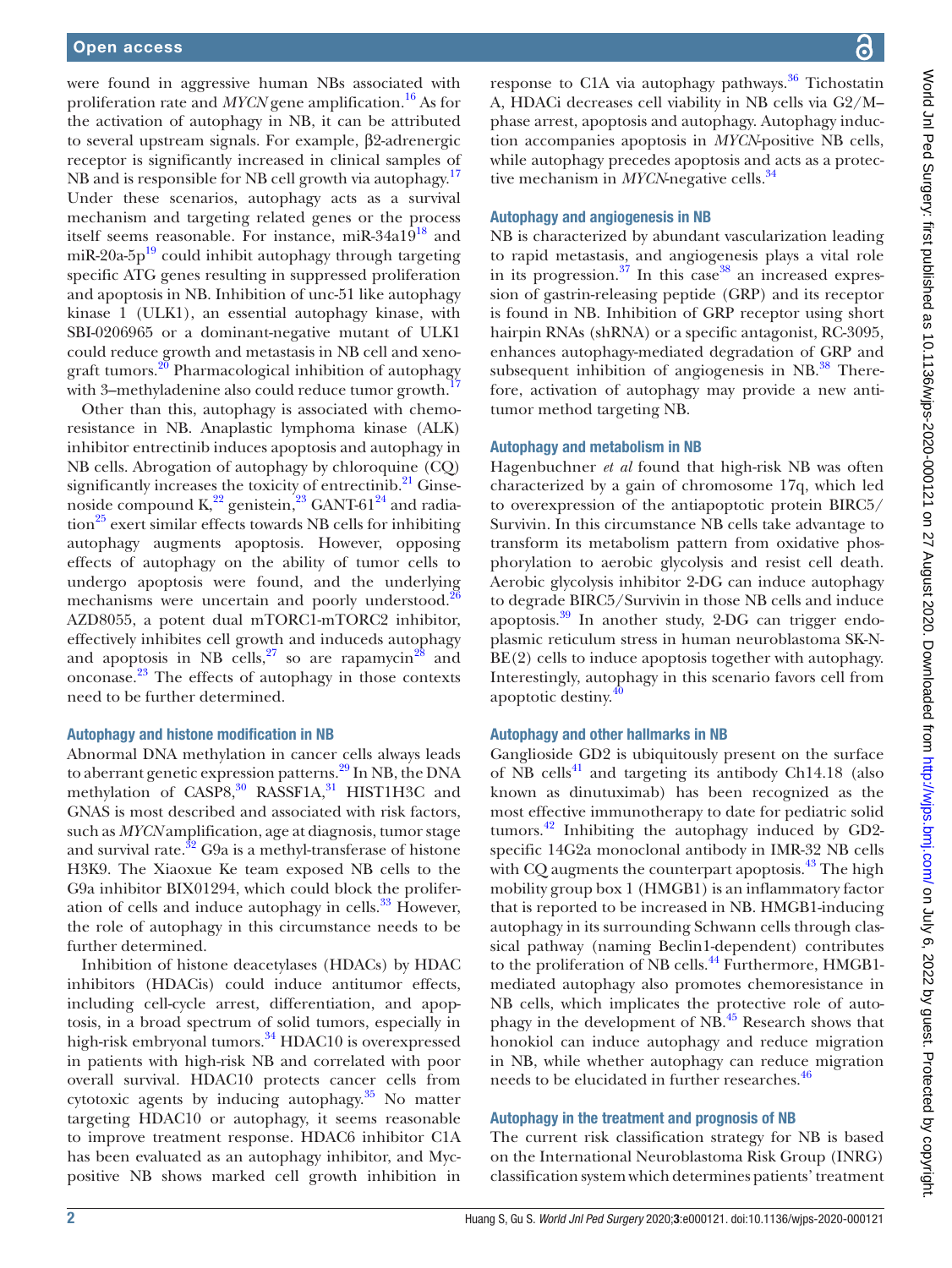outcome and overall prognosis[.47](#page-3-23) Evidence has shown autophagy is associated with high-risk NB especially with  $MYCN$  gene amplification.<sup>16</sup> Thus, it is reasonable to evaluate correlation between autophagy and other NB prognostic factors. The fact that 2% of patients with NB will undergo spontaneous regression is interesting, and the potential mechanism is mostly focused on the function of telomerase or Trk pathways.<sup>48 49</sup> Future studies are needed to explore the role of autophagy under those circumstances on spontaneous regression of patients with NB. The INRG classification system has not involved NB genome, transcriptome, and epigenome, while these genetic information have participated in more precise prognostication. Mutations of genes that seem as autophagy-dependent oncogenes in the RAS pathway are often associated with high levels of autophagy in pancreatic cancer,<sup>[50](#page-3-25)</sup> while mutations of ALK were found in rare familial NBs and  $10\%-15\%$  of sporadic NBs.<sup>51</sup> Also, amplified *MYCN* is found in 20% of cases which is correlated with a highly aggressive subtype.<sup>[52](#page-3-27)</sup> In *MYCN*positive NBs, autophagy was overexpressed and contributed to chemoresistance towards certain anticancer drugs. $53$  With those facts we can assume that high-risk NB is an autophagy-dependent tumor, which means that autophagy inhibition therapy is desirable. Interestingly, Sarah *et al* found that poor outcomes usually occurred in the presence of telomere maintenance, whereas patients with NB without activation of telomere maintenance mechanisms (TMMs) had excellent outcomes. Telomere maintenance is induced in NB mostly through activated *MYCN* or MYC or telomerase reverse transcriptase gene rearrangements, or mechanisms triggering ALT activation. Under the activation of TMMs, patients with NB with additional mutations of genes in the ALK–RAS or p53 pathway have an inferior prognosis than those with TMM-negative NB.<sup>48</sup> Following this novel mechanistic classification of NB, autophagy in TMM-positive NB could be monitored to explore whether targeting autophagy in this group could improve treatment outcome. Subsequently, therapies targeting RAS-ALK pathway or telomerase or the ALT pathway seem reasonable and the effect of therapy-inducing autophagy needs to be determined. In general, inhibiting autophagy in high-risk NB is encouraging especially when the utilization of CQ or hydroxychloroquine as autophagy inhibitors in clinical trials has been demonstrated to be safe for cancer therapy. $54\,55$ 

#### **CONCLUSION**

NB is the most common extracranial solid tumor in children, and autophagy can act as a protective role in tumorigenesis and treatment resistance. The majority of studies focusing on autophagy regarding NB (especially high-risk NB), imply a pro-oncogenic effect. Thus, inhibiting autophagy in the treatment of NB seems reasonable. Further researches are needed to explore the application of autophagy in treatment and prognosis of NB.

Contributors HSQ performed the literature review, construction and editing of the manuscript. GS gave the concept of the manuscript.

Funding Project of Shanghai Science and Technology Committee, grant numbers: 7441903200, 17411950402.

Competing interests None declared.

Patient consent for publication Not required.

Ethics approval Not required for this review article.

Provenance and peer review Not commissioned; internally peer reviewed.

Data availability statement Data sharing not applicable as no data sets were generated and/or analyzed for this study. All data used in this review are available in a public, open access repository.

Open access This is an open access article distributed in accordance with the Creative Commons Attribution Non Commercial (CC BY-NC 4.0) license, which permits others to distribute, remix, adapt, build upon this work non-commercially, and license their derivative works on different terms, provided the original work is properly cited, appropriate credit is given, any changes made indicated, and the use is non-commercial. See:<http://creativecommons.org/licenses/by-nc/4.0/>.

#### <span id="page-2-0"></span>**REFERENCES**

- 1 Maris JM, Hogarty MD, Bagatell R, *et al*. Neuroblastoma. *[Lancet](http://dx.doi.org/10.1016/S0140-6736(07)60983-0)* 2007;369:2106–20.
- <span id="page-2-1"></span>2 Cheung NK, Dyer MA. Neuroblastoma: developmental biology, cancer genomics and immunotherapy. *[Nat Rev Cancer](http://dx.doi.org/10.1038/nrc3526)* 2013;13:397–411.
- <span id="page-2-2"></span>3 Levy JMM, Towers CG, Thorburn A. Targeting autophagy in cancer. *[Nat Rev Cancer](http://dx.doi.org/10.1038/nrc.2017.53)* 2017;17:528–42.
- <span id="page-2-3"></span>4 Mizushima N, Yoshimori T, Levine B. Methods in mammalian autophagy research. *[Cell](http://dx.doi.org/10.1016/j.cell.2010.01.028)* 2010;140:313–26. 5 Petherick KJ, Conway OJ, Mpamhanga C, *et al*. Pharmacological
- <span id="page-2-4"></span>inhibition of ULK1 kinase blocks mammalian target of rapamycin (mTOR)-dependent autophagy. *[J Biol Chem](http://dx.doi.org/10.1074/jbc.C114.627778)* 2015;290:11376–83.
- <span id="page-2-5"></span>6 Mizushima N, Yoshimori T, Ohsumi Y. The role of ATG proteins in autophagosome formation. *[Annu Rev Cell Dev Biol](http://dx.doi.org/10.1146/annurev-cellbio-092910-154005)* 2011;27:107–32. 7 Mizushima N. Autophagy: process and function. *[Genes Dev](http://dx.doi.org/10.1101/gad.1599207)*
- <span id="page-2-6"></span>2007;21:2861–73.
- <span id="page-2-7"></span>8 Li WW, Li J, Bao JK. Microautophagy: lesser-known self-eating. *[Cell](http://dx.doi.org/10.1007/s00018-011-0865-5)  [Mol Life Sci](http://dx.doi.org/10.1007/s00018-011-0865-5)* 2012;69:1125–36.
- <span id="page-2-8"></span>9 Menzies FM, Fleming A, Rubinsztein DC. Compromised autophagy and neurodegenerative diseases. *[Nat Rev Neurosci](http://dx.doi.org/10.1038/nrn3961)* 2015;16:345–57.
- <span id="page-2-9"></span>10 Deretic V, Saitoh T, Akira S, *et al*. Autophagy in infection, inflammation and immunity. *[Nat Rev Immunol](http://dx.doi.org/10.1038/nri3532)* 2013;13:722–37.
- <span id="page-2-10"></span>11 Matsuzawa-Ishimoto Y, Hwang S, Cadwell K. Autophagy and inflammation. *[Annu Rev Immunol](http://dx.doi.org/10.1146/annurev-immunol-042617-053253)* 2018;36:73–101.
- <span id="page-2-11"></span>12 Kang C, Elledge SJ. How autophagy both activates and inhibits cellular senescence. *[Autophagy](http://dx.doi.org/10.1080/15548627.2015.1121361)* 2016;12:898–9.
- <span id="page-2-12"></span>13 White E, Mehnert JM, Chan CS. Autophagy, metabolism, and cancer. *[Clin Cancer Res](http://dx.doi.org/10.1158/1078-0432.CCR-15-0490)* 2015;21:5037–46.
- <span id="page-2-13"></span>14 Hanahan D, Weinberg RA. Hallmarks of cancer: the next generation. *[Cell](http://dx.doi.org/10.1016/j.cell.2011.02.013)* 2011;144:646–74.
- <span id="page-2-14"></span>15 Quail DF, Joyce JA. Microenvironmental regulation of tumor progression and metastasis. *[Nat Med](http://dx.doi.org/10.1038/nm.3394)* 2013;19:1423–37.
- <span id="page-2-15"></span>16 Samardzija G, Stevovic TK, Djuricic S, *et al*. Aggressive human neuroblastomas show a massive increase in the numbers of autophagic vacuoles and damaged mitochondria. *[Ultrastruct Pathol](http://dx.doi.org/10.1080/01913123.2016.1187689)* 2016;40:240–8.
- <span id="page-2-16"></span>17 Deng J, Jiang P, Yang T, *et al*. β2-adrenergic receptor signaling promotes neuroblastoma cell proliferation by activating autophagy. *[Oncol Rep](http://dx.doi.org/10.3892/or.2019.7266)* 2019;42:1295–306.
- <span id="page-2-17"></span>18 Cheng X, Xu Q, Zhang Y, *et al*. miR-34a inhibits progression of neuroblastoma by targeting autophagy-related gene 5. *[Eur J](http://dx.doi.org/10.1016/j.ejphar.2019.01.071)  [Pharmacol](http://dx.doi.org/10.1016/j.ejphar.2019.01.071)* 2019;850:53–63.
- <span id="page-2-18"></span>19 Yu Y, Zhang J, Jin Y, *et al*. MiR-20a-5p suppresses tumor proliferation by targeting autophagy-related gene 7 in neuroblastoma. *[Cancer Cell Int](http://dx.doi.org/10.1186/s12935-017-0499-2)* 2018;18:5.
- <span id="page-2-19"></span>20 Dower CM, Bhat N, Gebru MT, *et al*. Targeted inhibition of ULK1 promotes apoptosis and suppresses tumor growth and metastasis in neuroblastoma. *[Mol Cancer Ther](http://dx.doi.org/10.1158/1535-7163.MCT-18-0176)* 2018;17:2365–76.
- <span id="page-2-20"></span>21 Aveic S, Pantile M, Seydel A, *et al*. Combating autophagy is a strategy to increase cytotoxic effects of novel ALK inhibitor entrectinib in neuroblastoma cells. *[Oncotarget](http://dx.doi.org/10.18632/oncotarget.6778)* 2016;7:5646–63.
- <span id="page-2-21"></span>22 Oh JM, Kim E, Chun S. Ginsenoside compound K induces ROS-mediated apoptosis and autophagic inhibition in human neuroblastoma cells in vitro and in vivo. *[Int J Mol Sci](http://dx.doi.org/10.3390/ijms20174279)* 2019;20:4279.
- <span id="page-2-22"></span>23 Michaelis M, Cinatl J, Anand P, *et al*. Onconase induces caspaseindependent cell death in chemoresistant neuroblastoma cells. *[Cancer Lett](http://dx.doi.org/10.1016/j.canlet.2006.09.018)* 2007;250:107–16.